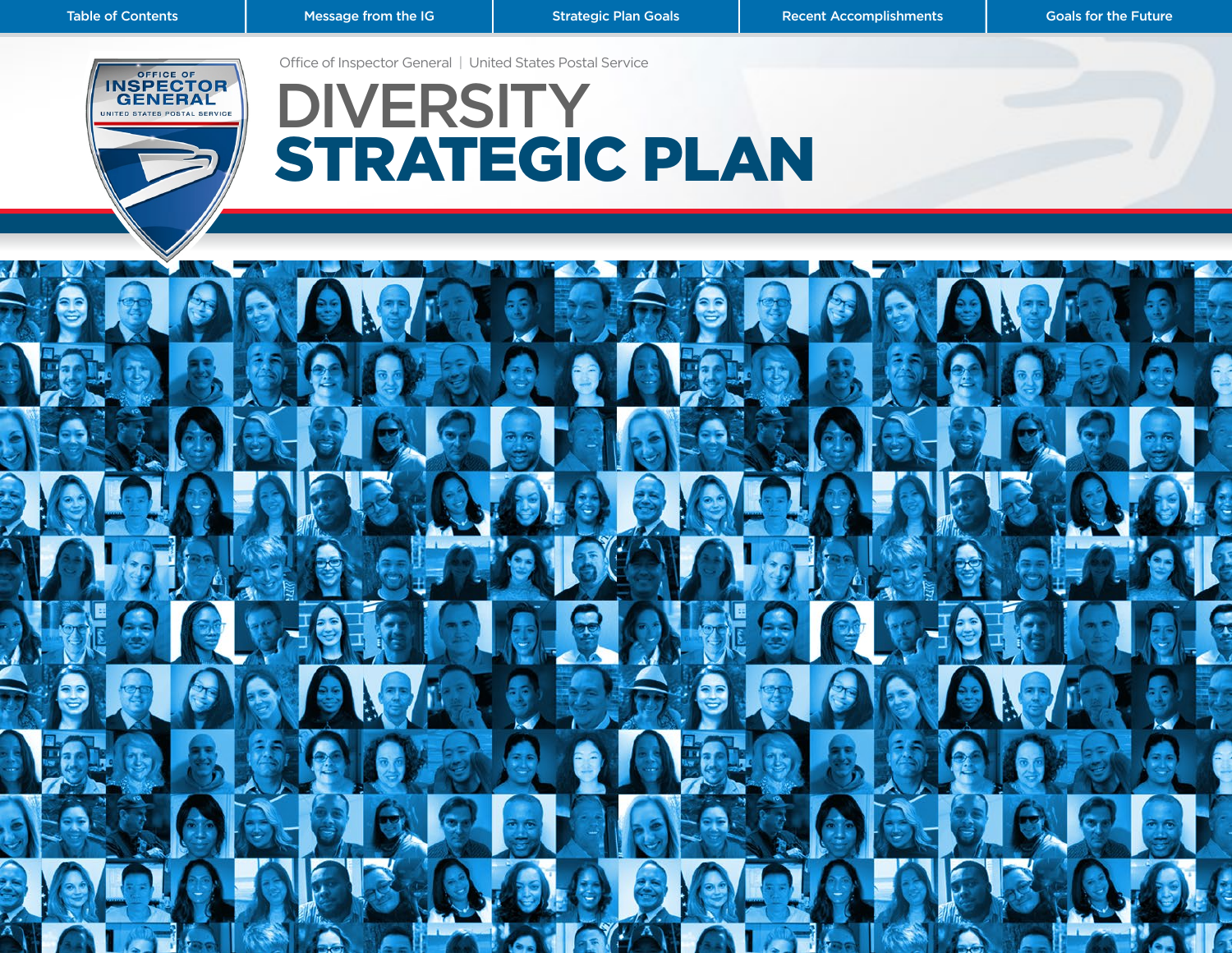

# Table of Contents

| Cover                                                                             |  |
|-----------------------------------------------------------------------------------|--|
|                                                                                   |  |
|                                                                                   |  |
|                                                                                   |  |
|                                                                                   |  |
| Goal 1: Diversify the federal workforce through active engagement of leadership 2 |  |
|                                                                                   |  |
| Goal 3: Optimize inclusive diversity efforts using data- driven approaches 2      |  |
|                                                                                   |  |
|                                                                                   |  |
|                                                                                   |  |
| Focused on Improving Organizational Insights Using Data and Analytics  3          |  |
|                                                                                   |  |
|                                                                                   |  |
| Goal #1 - Grow Leadership Commitment to Diversity, Equity, and Inclusion  4       |  |
|                                                                                   |  |
|                                                                                   |  |
|                                                                                   |  |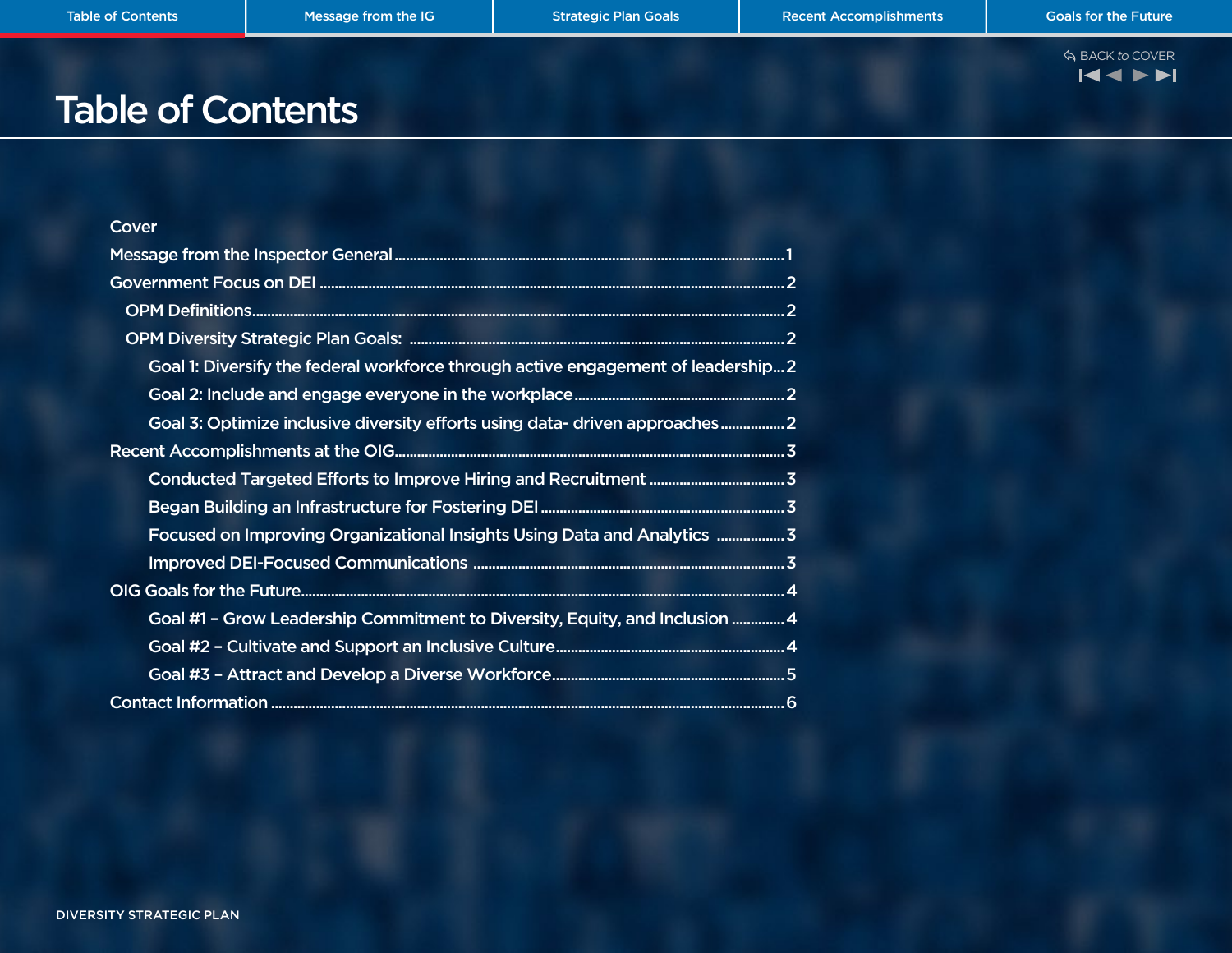### **KINDER**

# <span id="page-2-0"></span>Message from the Inspector General

As our organization celebrates its first 25 years in existence, it is appropriate that we reflect on and recognize what has made our organization successful over the years – our people. Our people include the many employees who helped build and grow our organization in its early days as well as those who have been a part of navigating the more recent historic challenges facing the U.S. Postal Service. This diversity of backgrounds and strengths, and the eagerness to tap into them, has defined our OIG from its inception. As we move forward, we are excited and committed to continue, and improve upon, that journey.

While there are many aspects of diversity, we define diversity in its broadest sense. It is everything that makes us unique and different from everyone else, and allows us to come together and celebrate our uniqueness. When we foster diversity across our organization, whether it's diversity of race, religion, gender identity, thought, ethnicity, background, or experiences, there are far greater opportunities to spark creative insights, develop better solutions, and maximize overall performance. At our OIG, we strive to create a work environment where we share our similarities and celebrate our differences.

Though diversity is a big piece of the puzzle, diversity without inclusion only reinforces systemic barriers where people feel excluded and held back. The power of diversity is greatly amplified when inclusive leaders tap into the strengths of all team members. Inclusion prizes the talents, backgrounds, and experiences of each unique employee so that together they maximize their talents, creativity, and innovation to deliver the best possible work product, processes, and services. This level of engagement naturally leads to greater employee satisfaction and higher productivity. That's why inclusion and innovation are core values that make our OIG a workplace where creative ideas are encouraged and pursued – a place where people want to work.

Finally, to grow diversity and inclusion across our OIG, we must ensure equity. Equity is about access and opportunity, with the understanding that we all start with different advantages and challenges. Equity is a process of continually evaluating our organization to make sure that all individuals within it are receiving the individualized support they need to thrive. To foster inclusion within our OIG, we must make certain everyone has an equitable seat at the table, by identifying and eliminating barriers that limit participation. Without equity, efforts to promote diversity and inclusion are laudable but not sustainable.

If we don't actively seek a focus on diversity, equity, and inclusion (DEI), we distance those we can and should connect with, and risk minimizing the value of the work we do. If we don't listen to, learn from, and act on diverse perspectives, we limit our opportunities to excel and continue to grow as individuals. DEI makes the OIG better at what we do, and a better place to be. As an organization, we are committed to championing all three and continue to look for ways to ensure we foster a workplace where our employees feel they belong!



TammyxWhtenb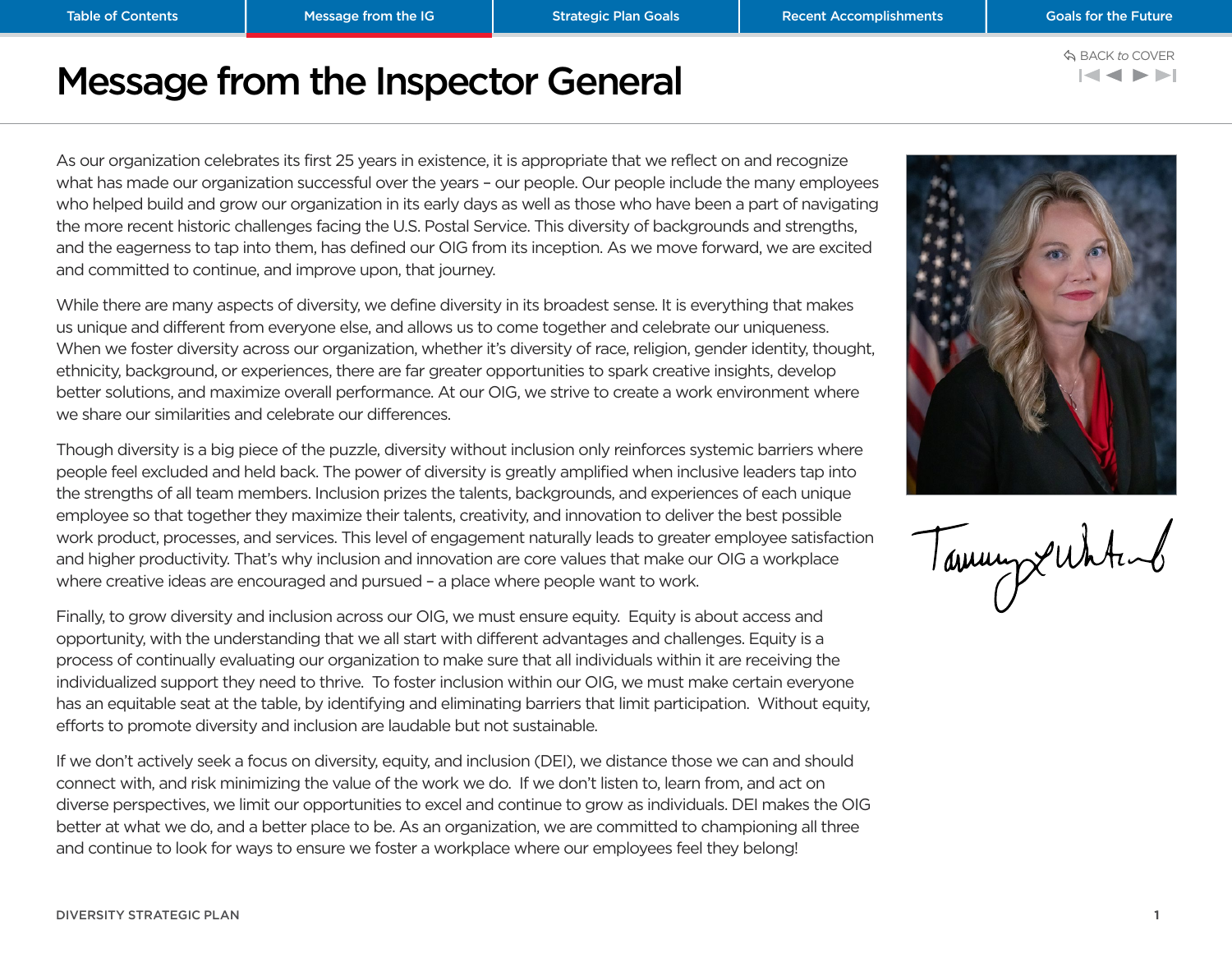$\blacktriangleleft$ 

## <span id="page-3-0"></span>Government Focus on DEI

*In 2016, the Office of Personnel Management provided guidance to all government agencies regarding DEI definitions and strategic goals. This guidance, summarized below and issued as a strategic diversity plan, provides a framework for all Federal agencies as they develop their individual plans and agency-specific goals.* 

### **OPM Definitions**

Diversity is defined as *"a collection of individual attributes that together help agencies pursue organizational objectives efficiently and effectively."* 

Inclusion is defined as *"a set of behaviors (culture) that encourages employees to feel valued for their unique qualities and experience a sense of belonging."*

### **OPM Diversity Strategic Plan Goals:**

### **Goal 1: Diversify the federal workforce through active engagement of leadership**

- 1. Emphasize the importance of inclusive diversity efforts by utilizing a wide range of communication strategies and tools that demonstrate their support for these initiatives.
- 2. Review the wide range of policies, programs, systems, and techniques currently in use and determine specific initiatives that should be enhanced and improved.
- 3. Develop and implement broad outreach strategies to attract leaders from diverse sources to the organization through strategic partnerships.

### **Goal 2: Include and engage everyone in the workplace**

- 1. Foster a culture of inclusion and engagement by employing culture change strategies. Provide training and education on cultural competency, implicit bias awareness, and inclusion learning for all employees.
- 2. Assess, redesign, and reengineer organizational structures and business processes to promote teamwork, collaboration, cross-functional operations, and transparency; and to deconstruct organizational siloes that lead to exclusive cultures and to flawed decision-making.

### **Goal 3: Optimize inclusive diversity efforts using data- driven approaches**

- 1. Create a diverse, high-performing workforce, using data-driven approaches to recruitment, including analyzing applicant flow data.
- 2. Foster a diverse, high-performing workforce by using data-driven approaches to promotion opportunities and career development.
- 3. Collect relevant performance data to establish a business case for diversity and inclusion for the agency.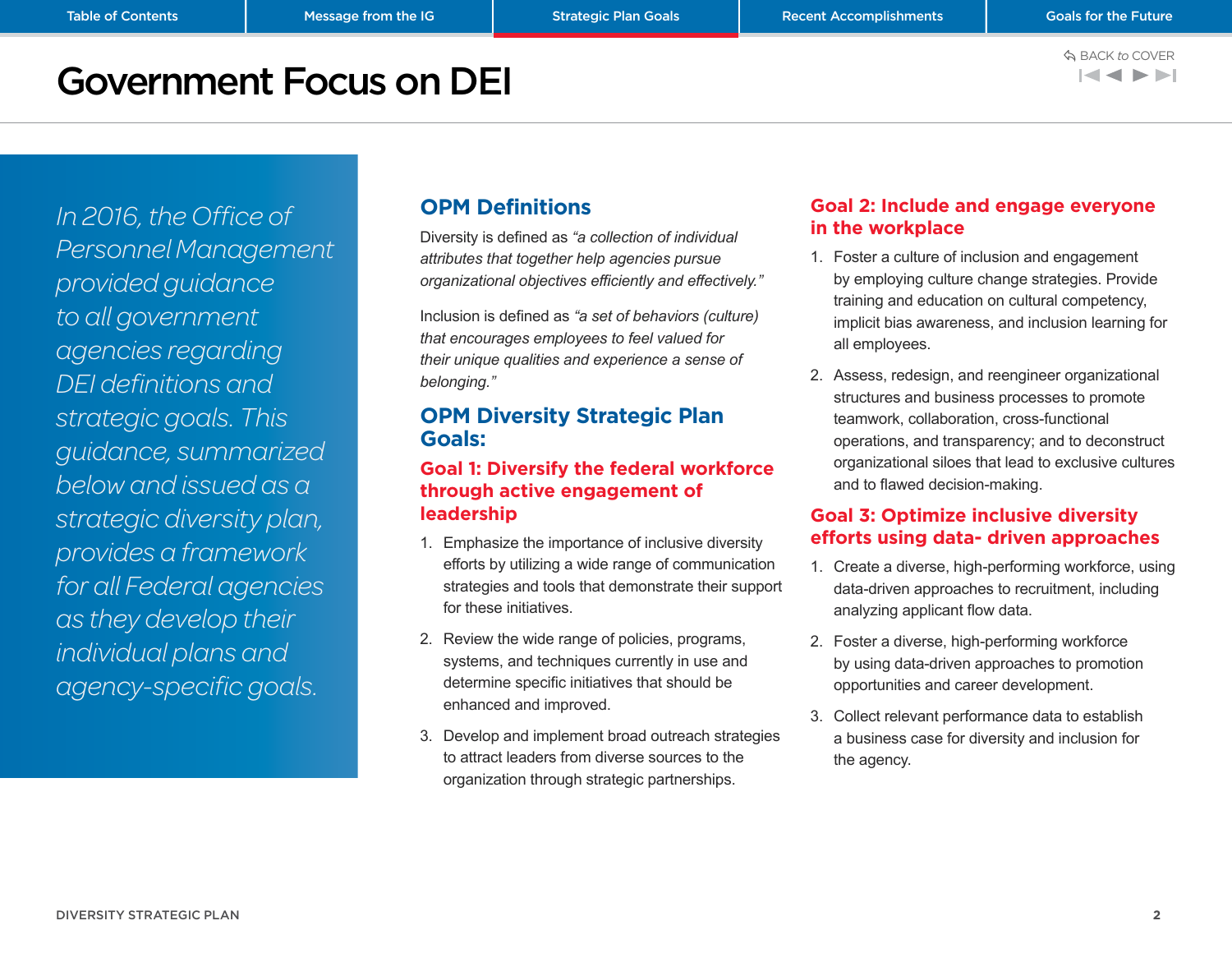# <span id="page-4-0"></span>Recent Accomplishments at the OIG

*We here at the Postal Service OIG have already made significant progress in supporting diversity, equity, and inclusion efforts. The following list provides a sample of our organization's most recent accomplishments over the past two years:*

### **Conducted Targeted Efforts to Improve Hiring and Recruitment**

- Modernized vacancy announcements.
- Worked to maximize the awareness of OIG positions internally and externally to increase recruitment of/applications by underrepresented groups.
- Updated the hiring policy and developed mandatory training for hiring panel members and selecting officials

#### **Began Building an Infrastructure for Fostering DEI**

- Established the Inclusion, Diversity, Equity, and Awareness (IDEA) Council
- Established the AIG Front Office to provide oversight of DEI initiatives.
- Developed and implemented supervisory professional performance elements related to diversity and inclusion.

### **Focused on Improving Organizational Insights Using Data and Analytics**

- Deployed annual Leadership Surveys for all managers and above.
- Updated FEVS Survey to include 15 questions focused on inclusion and engagement.
- Incorporated an assessment of EVS data into the NLDP Program.
- Engaged a contractor to provide a DEI baseline assessment for the OIG.
- Developed dashboards / analytics to analyze diversity and on-boarding processes.

### **Improved DEI-Focused Communications**

- Deployed an internal diversity website.
- Instituted monthly awareness campaigns.
- Began sponsoring DEI-related events.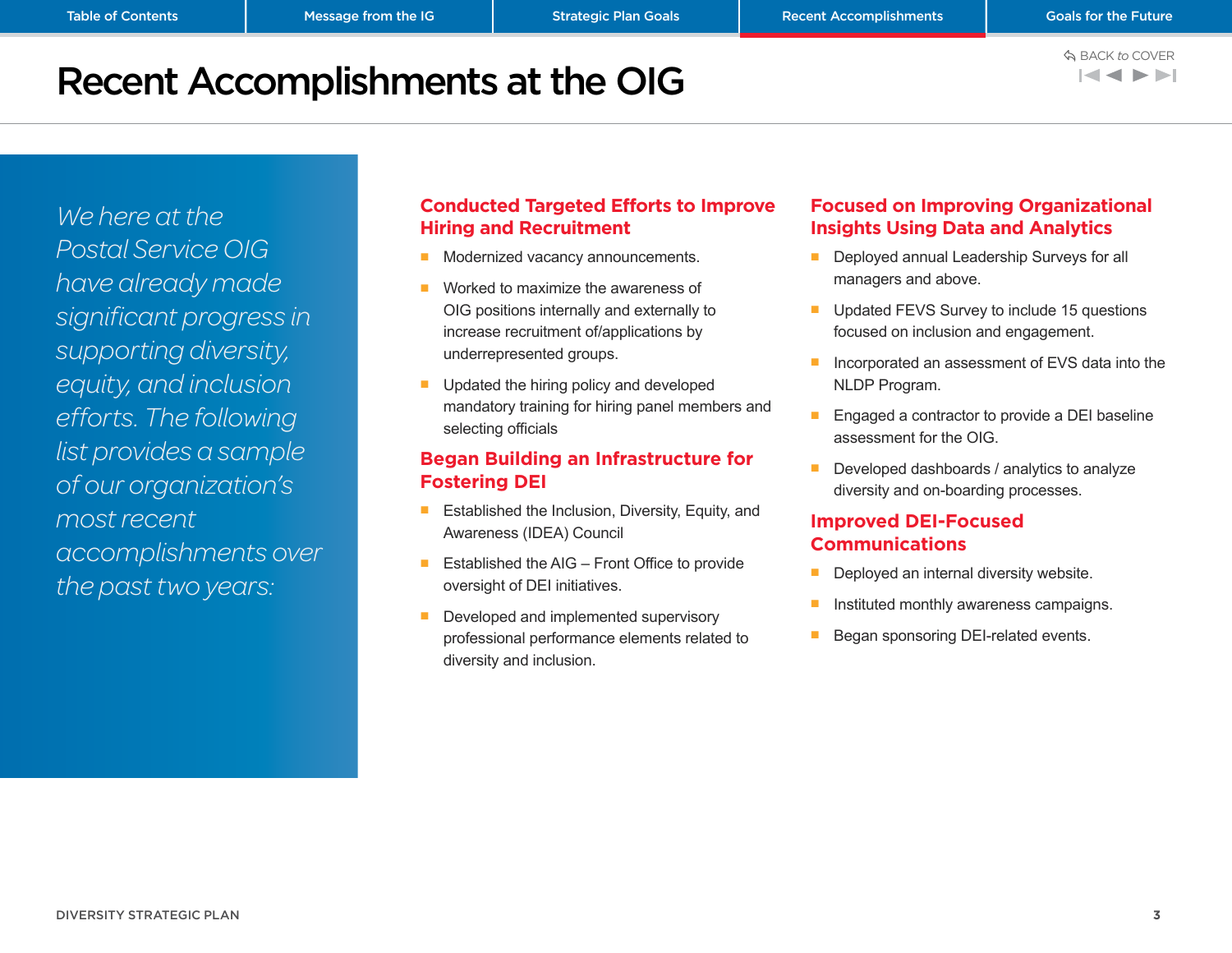**Message from the IG Example 20 Strategic Plan Goals Mexical Recent Accomplishments** and the Future of the Future<br>Message from the IG and the Euture of Strategic Plan Goals Mexico Plan Recent Accomplishments<br>Mexico COVER  $\blacktriangleleft$   $\blacktriangleleft$   $\blacktriangleright$   $\blacktriangleright$   $\blacktriangleright$   $\blacktriangleright$   $\dashv$ 

# <span id="page-5-0"></span>OIG Goals for the Future

### **Goal 1: Grow Leadership Commitment to Diversity, Equity, and Inclusion**

- Develop and demonstrate accountability, commitment, and involvement with regard to diversity, equity, and inclusion (DEI) in the workplace.
	- Ensure alignment between the OIG's DEI efforts and its strategic goals and objectives.
	- Create a communications strategy that highlights DEI as a key strategic priority.
	- Support the IDEA Council and other working groups in developing and monitoring progress on DEI initiatives.
- Identify and address opportunities for improving collaboration and inclusion in the OIG.
	- Evaluate and update organizational structures and processes to promote teamwork, collaboration, cross-component operations, and transparency.
	- Reduce organizational siloes that lead to exclusive cultures, reduced information sharing, and flawed decision-making.
	- Benchmark with other agencies to identify best practices and use those insights to evolve and enhance DEI activities.
- Hold leaders accountable for promoting and supporting DEI programs and objectives.
	- Ensure all leaders have timely and recurring DEI training, including training on conscious or unconscious bias in the workplace, inclusive leadership, and understanding and implementing sustainable DEI strategies.
	- Clearly communicate expectations across the organization, including how diversity and inclusion performance impacts evaluation results.

### **Goal 2: Cultivate and Support an Inclusive Culture**

- Cultivate an inclusive and fair work environment that maximizes the talents, skills, and experiences of those within the OIG.
	- Provide all employees with equal access to developmental opportunities.
		- Improve communications to employees about accessing developmental and advancement opportunities within the OIG.
		- Develop and deploy a mentoring program and encourage participation.
		- Expand access to internal and external leadership development training.
	- Collect and analyze data to identify opportunities for improvement in DEI areas.
		- Utilize OIG diversity data and employee viewpoint survey (EVS) results to develop program initiatives and support OIG-wide activities.
		- Engage with and collect input from employees on DEI issues and sponsor working groups to identify opportunities for improvement.
		- Continuously evaluate programs and processes to identify barriers that reduce inclusivity, participation, and employee development.
- Ensure the equitable distribution of recognition, assignments, and awards in the OIG
	- Provide leaders with data and tools to effectively monitor performance and consistently recognize achievements.
	- Annually analyze organizational data to identify disparities in the distribution of recognition, assignments, or awards.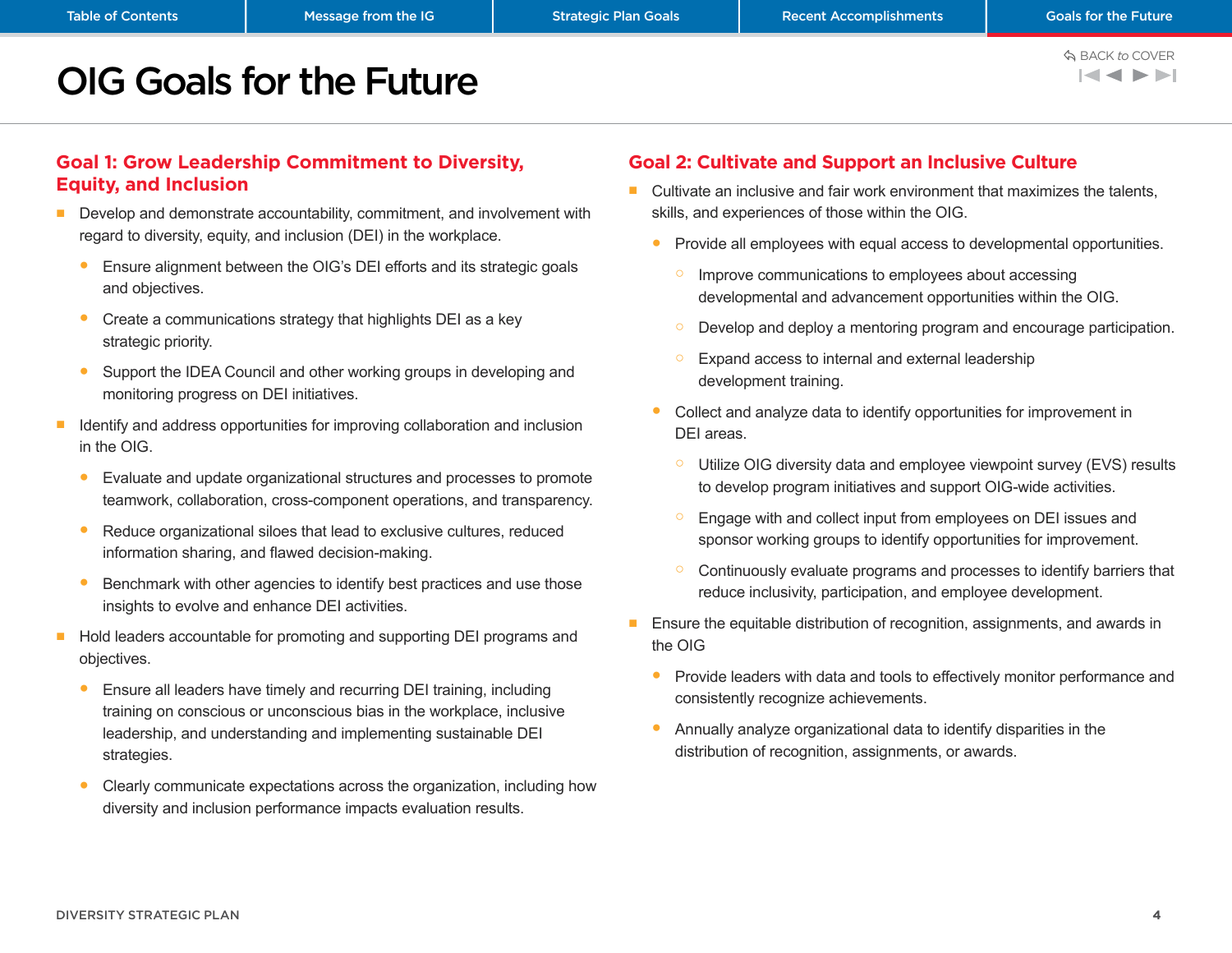$\blacksquare$ 

### <span id="page-6-0"></span>**Goal #3 – Attract and Develop a Diverse Workforce**

- Increase the awareness and understanding of DEI throughout the workplace
	- Promote continuous learning and discussion on DEI issues
		- Maintain a robust diversity website to share training and resources and to serve as a platform for discussions about DEI issues.
		- Offer opportunities for agency-wide and targeted discussions (Town Halls, roundtables, and small group discussions) on issues related to DEI.
	- Provide leaders with tools to effectively lead diverse and distributed teams.
		- Continue to develop and implement initiatives designed to prevent discrimination, harassment, adverse bias, and other actions that undermine DEI.
		- o Implement processes and deploy training to assist leaders in mitigating and resolving workplace conflict.
- Develop outreach and recruitment strategies to maximize the OIG's ability to attract a diverse pool of potential applicants.
	- Increase outreach efforts to various organizations and institutions with a goal of raising the visibility of employment opportunities to high-potential candidates.
		- Engage in strategic outreach with a variety of professional organizations in order to attract highly qualified and experienced applicants.
		- Increase participation at career fairs and recruitment events at colleges and universities to attract diverse entry-level applicants.
	- Effectively utilize technology to broadly market employment and promotion opportunities to highly competitive, external candidates.
		- Increase the use of social media (i.e., Twitter, LinkedIn) for recruitment of and outreach to qualified applicants.
		- Update website and recruitment materials to more effectively communicate the OIG's DEI-focused work environment to attract talent.
- Evaluate on-board employee demographic and professional data to ascertain where there may be gaps in representation and create strategies to address those gaps.
	- Utilize dashboards and analytics of OIG data to increase management awareness of the current workforce.
		- Collect and analyze applicant flow data to track and monitor employment trends and inform recruitment strategies.
		- Create diversity reports on new hires to inform recruitment strategies.
	- Establish a goal for enhancing and maintaining diversity among OIG's senior leaders and executives
		- Leverage metrics from other federal agencies and the private sector as benchmarks to measure progress.